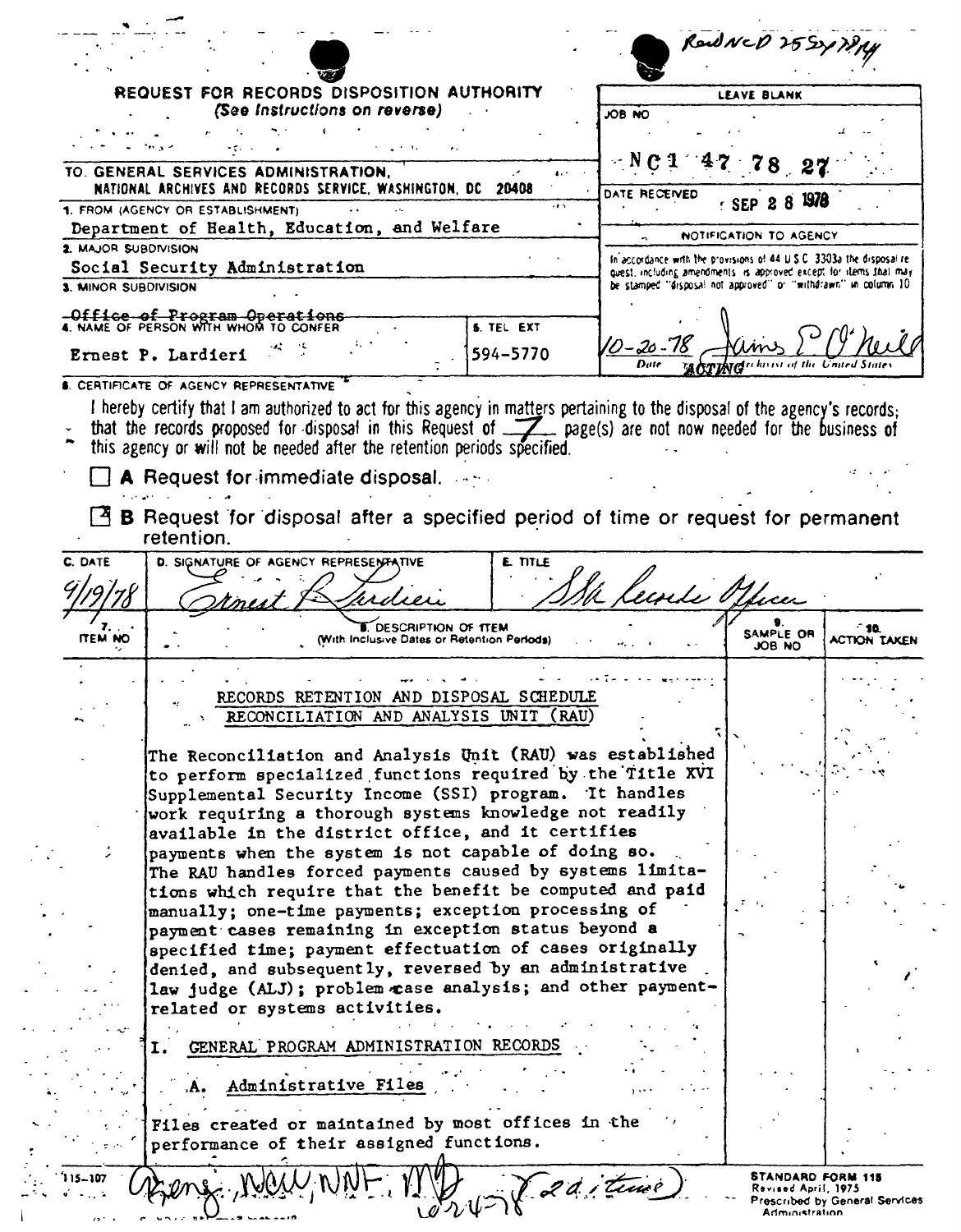



 $\ddot{\phantom{a}}$ 

|                      | Request for Records Disposition Authority-Continuation                                                                                                                                                                                                                                                                                                                                                                                                                                                                                                                                                                                                                                                                                                                                                                                                                                                                                                                                                                                                                                                                                                                                                                                                                                                                                                                                         | JOB NO |                     | PAGE OF 7<br>2             |
|----------------------|------------------------------------------------------------------------------------------------------------------------------------------------------------------------------------------------------------------------------------------------------------------------------------------------------------------------------------------------------------------------------------------------------------------------------------------------------------------------------------------------------------------------------------------------------------------------------------------------------------------------------------------------------------------------------------------------------------------------------------------------------------------------------------------------------------------------------------------------------------------------------------------------------------------------------------------------------------------------------------------------------------------------------------------------------------------------------------------------------------------------------------------------------------------------------------------------------------------------------------------------------------------------------------------------------------------------------------------------------------------------------------------------|--------|---------------------|----------------------------|
| 7.<br><b>ITEM NO</b> | <b>A. DESCRIPTION OF ITEM</b><br>(With Inclusive Dates or Retention Periods).                                                                                                                                                                                                                                                                                                                                                                                                                                                                                                                                                                                                                                                                                                                                                                                                                                                                                                                                                                                                                                                                                                                                                                                                                                                                                                                  |        | SAMPLE OR<br>ON 80L | 10.<br><b>ACTION TAKEN</b> |
|                      | 1. Official file copies of outgoing correspondence<br>relating to office functions.<br>2. Comments on draft reports, studies, and pro-<br>posals prepared by other offices.<br>3. Contributions to and/or comments on proposed<br>legislation.<br>4. Suggestion evaluations.<br>5. Program and management reports, including<br>overtime and staffing reports, workload and productions<br>reports, and other reports prepared to submit narrative<br>or statistical data to management offices.<br>Destroy 2 years after the close of the calendar year in<br>which dated.<br>B. Working Files<br>Nonessential working papers retained for reference<br>purposes by staff members. Included are extra copies of<br>official file material, supporting or background papers<br>used in developing official files but not needed as part<br>of the official file, studies or similar materials not<br>acted upon, papers used as administrative aids, and<br>papers that do not serve as a basis for official action.<br>makon<br>Destroy after 2 years or when no longer needed for<br>reference, whichever is earlier.<br>C. Office of Program Operations (OPO) Memorandums<br>Copies of memorandums (See Belows, numbered and unnumbered,<br>and Identicals) issued by OPO headquarters which discuss<br>informational items or one-time actions.<br>where<br>Destroy after 2 years. $d/d$ . |        |                     |                            |
|                      | D. General Administrative Notes (GAN)<br>Documents from OPO central office (GAN's) highlighting<br>new procedures for claims or management of the office.<br>where<br>Destroy efter 1 year. Ald.                                                                                                                                                                                                                                                                                                                                                                                                                                                                                                                                                                                                                                                                                                                                                                                                                                                                                                                                                                                                                                                                                                                                                                                               |        |                     |                            |
|                      |                                                                                                                                                                                                                                                                                                                                                                                                                                                                                                                                                                                                                                                                                                                                                                                                                                                                                                                                                                                                                                                                                                                                                                                                                                                                                                                                                                                                |        |                     |                            |

 $\Delta$ 

 $\ddot{\phantom{a}}$ 

 $\mathbb{R}^2$ 

 $\ddot{\phantom{a}}$ 

ReVised July 1974 Prescnbed by Geroeral Services Adrnrrustratron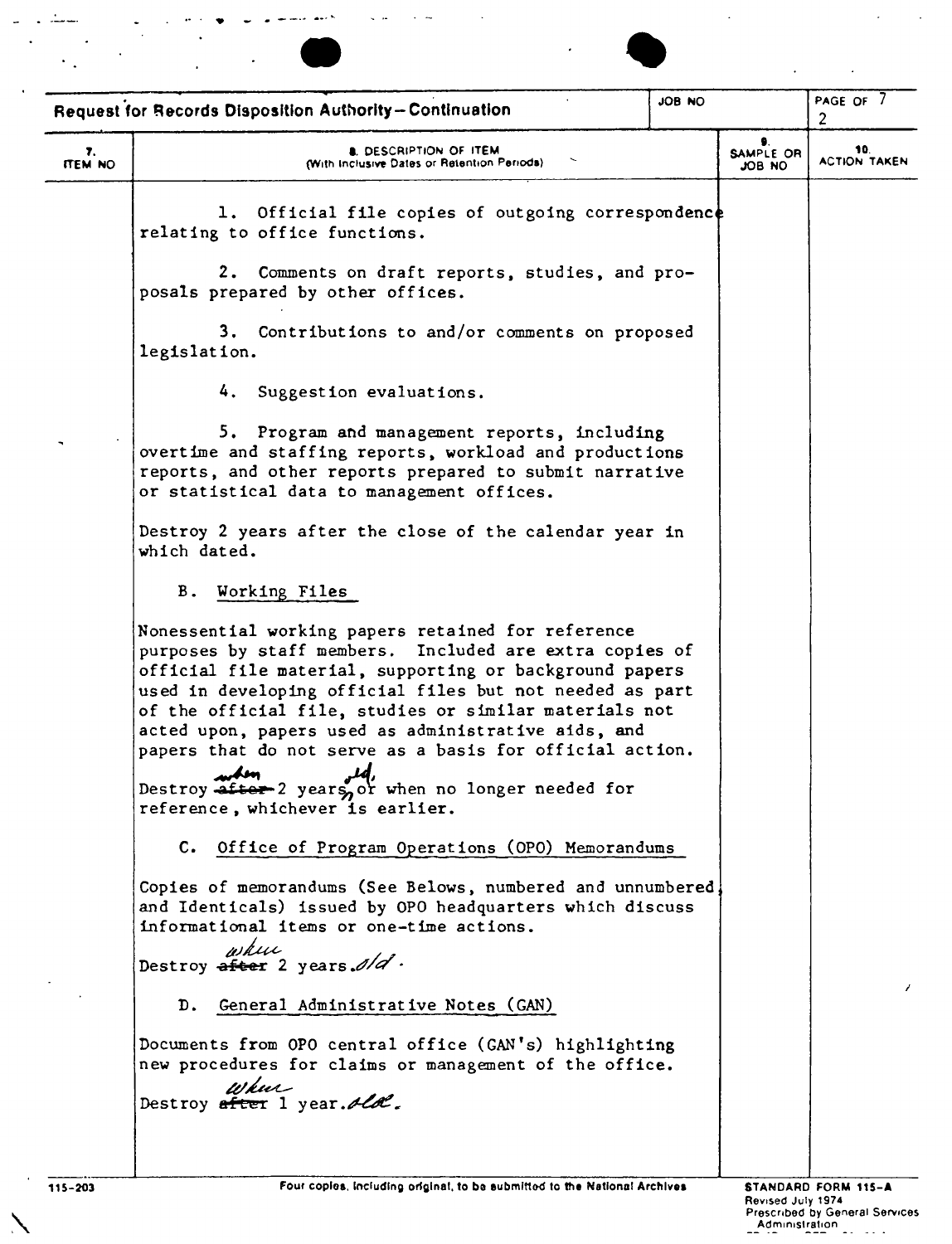



 $\overline{\phantom{a}}$ 

|                                                                         |                                                                                                                                                                                                                                                                                                                                                                            |  | e i sv                     |                            |
|-------------------------------------------------------------------------|----------------------------------------------------------------------------------------------------------------------------------------------------------------------------------------------------------------------------------------------------------------------------------------------------------------------------------------------------------------------------|--|----------------------------|----------------------------|
| JOB NO<br><b>Request for Records Disposition Authority-Continuation</b> |                                                                                                                                                                                                                                                                                                                                                                            |  | PAGE OF<br>3               |                            |
| 7.<br><b>ITEM NO</b>                                                    | <b>B. DESCRIPTION OF ITEM</b><br>(With Inclusive Dates or Retention Periods)                                                                                                                                                                                                                                                                                               |  | <b>SAMPLE OR</b><br>JOB NO | 10.<br><b>ACTION TAKEN</b> |
|                                                                         | E. Program Circulars                                                                                                                                                                                                                                                                                                                                                       |  |                            |                            |
|                                                                         | Circulars outlining new procedures for SSA programs, such<br>as health insurance, disability insurance, retirement and<br>survivor's insurance, and supplemental security income.                                                                                                                                                                                          |  |                            |                            |
|                                                                         | Destroy when superseded or obsolete.                                                                                                                                                                                                                                                                                                                                       |  |                            |                            |
|                                                                         | F. Teletypes                                                                                                                                                                                                                                                                                                                                                               |  |                            |                            |
|                                                                         | Teletypes received by the RAU's via SSA Data Acquisition<br>and Retrieval System (SSADARS) or Advance Records System<br>(ARS) covering a variety of subjects, such as beneficiary<br>data, reports, or procedures. Teletypes may contain<br>disposition instructions.                                                                                                      |  |                            |                            |
|                                                                         | Destroy in accordance with teletype disposition instructions<br>or when no longer needed for reference, whichever is<br>earlier. NOTE: Teletypes requesting one-time payment<br>actions should be retained in accordance with item<br>II.B.1 of this record schedule.                                                                                                      |  |                            |                            |
|                                                                         | 11.<br>PROGRAM RECORDS                                                                                                                                                                                                                                                                                                                                                     |  |                            |                            |
|                                                                         | A. Hearing Related Records                                                                                                                                                                                                                                                                                                                                                 |  |                            |                            |
|                                                                         | 1. Hearing Decision Card File                                                                                                                                                                                                                                                                                                                                              |  |                            |                            |
|                                                                         | A card file of hearing decisions, both affirmations and<br>reversals, rendered by ALJ's in Title XVI cases. The<br>card file is used as a case record to record RAU action<br>on the case and to answer subsequent inquiries regarding<br>payment initiation by the RAU's. The cards include<br>claimant's name, account number, address, date of RAU<br>receipt and case. |  |                            |                            |
|                                                                         | Review file annually. Destroy cards relating to cases<br>for which no action has been taken for more than 2 years.                                                                                                                                                                                                                                                         |  |                            |                            |
|                                                                         | 2. Bureau of Hearings and Appeals (BHA)<br>Appraisal Study Listings                                                                                                                                                                                                                                                                                                        |  |                            |                            |
|                                                                         | Monthly listings of cases chosen by BHA headquarters for<br>quality appraisal purposes. Listings are sent to the RAU<br>to locate claims folders. Listings contain name and<br>account number of chosen cases and annotations made by<br>RAU regarding location efforts.                                                                                                   |  |                            |                            |
|                                                                         |                                                                                                                                                                                                                                                                                                                                                                            |  |                            |                            |

 $\sqrt{2}$ 

 $\cdot$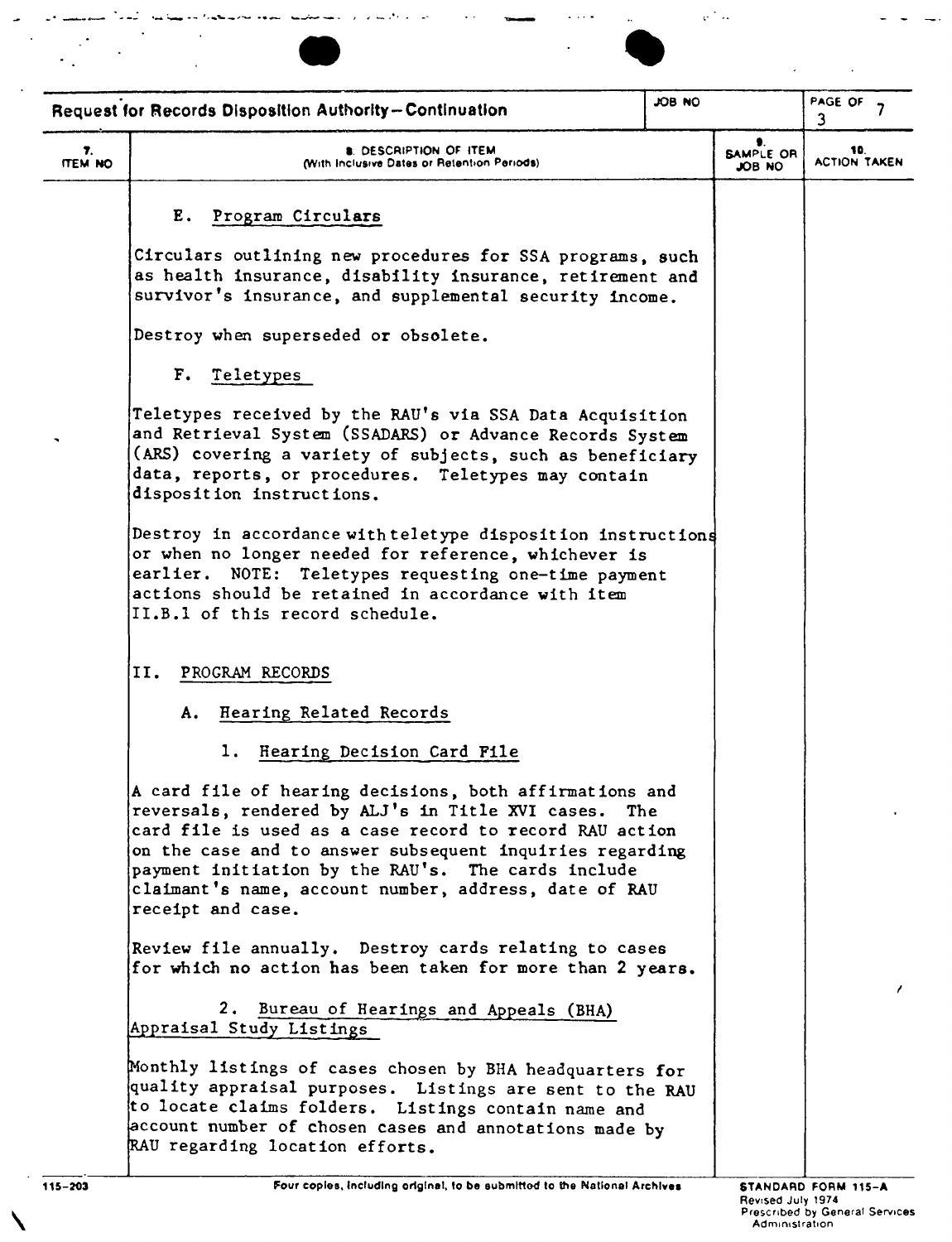



|               | Request for Records Disposition Authority-Continuation                                                                                                                                                                                                                                                                                                                            | <b>JOB NO</b> |                     | PAGE OF 7<br>4      |
|---------------|-----------------------------------------------------------------------------------------------------------------------------------------------------------------------------------------------------------------------------------------------------------------------------------------------------------------------------------------------------------------------------------|---------------|---------------------|---------------------|
| 7.<br>ITEM NO | <b>8. DESCRIPTION OF ITEM</b><br>(With Inclusive Dates or Retention Periods).                                                                                                                                                                                                                                                                                                     |               | SAMPLE OR<br>JOB NO | <b>ACTION TAKEN</b> |
|               | Destroy 12 months after date of listing.                                                                                                                                                                                                                                                                                                                                          |               |                     |                     |
|               | <b>B</b> .<br>Title XVI Payment Records                                                                                                                                                                                                                                                                                                                                           |               |                     |                     |
|               | Manual One-Time Payment Vouchers and Payment<br>1. .<br>Forms                                                                                                                                                                                                                                                                                                                     |               |                     |                     |
|               | Forms SF-1166, Voucher and Schedule of Payment; SSA-8110,<br>SSI Manual One-Time Payment, are used to notify the<br>Treasury Department to make payment. The original copy<br>of the SF-1166 and the SSA-8110 are sent to the Treasury<br>Department. BSSI headquarters copies are maintained for<br>a period of 1 year before shipment to the Federal Records<br>Center.         |               |                     |                     |
|               | Forms Dated 11/01/77 or Later<br>а.                                                                                                                                                                                                                                                                                                                                               |               |                     |                     |
|               | Destroy 6 months after completion date.                                                                                                                                                                                                                                                                                                                                           |               |                     |                     |
|               | b. Forms Dated Prior to 11/01/77                                                                                                                                                                                                                                                                                                                                                  |               |                     |                     |
|               | Retain until completion of all reconciliation processes.<br>Destroy after receipt of central office notification of<br>completion and acceptance of reconciliations.                                                                                                                                                                                                              |               |                     |                     |
|               | 2. Manual One-Time Payment Control Ledger                                                                                                                                                                                                                                                                                                                                         |               |                     |                     |
|               | Form SSA-8112, One-Time Payment Control Ledger is used<br>to record the processing of the SF-1166 and SSA-8110's.<br>It documents the Block Number, Schedule Number, Inclusive<br>Check Numbers, and the Check Paid Date needed in allegation<br>of nonreceipt, lost and/or theft of manual one-time payment<br>checks.                                                           |               |                     |                     |
|               | Destroy 7 years after date of check.                                                                                                                                                                                                                                                                                                                                              |               |                     |                     |
|               | 3. Manual One-Time Payment Index Listing and<br>3 x 5 Card File                                                                                                                                                                                                                                                                                                                   |               |                     |                     |
|               | The Index Listing provides the name of each recipient<br>paid in a particular block of SSA-8110's. The 3 x 5<br>Card File provides a history of DO/BO requests for M-OTP<br>request for each recipient. The Index Listing and/or<br>3 x 5 Card File provides the Block Number needed to<br>locate the Inclusive Check Numbers and/or Check Paid<br>Date recorded on the SSA-8112. |               |                     |                     |
|               | Destroy 7 years after date of check.                                                                                                                                                                                                                                                                                                                                              |               |                     |                     |
| 115-203       | Four copies, including original, to be submitted to the National Archives                                                                                                                                                                                                                                                                                                         |               |                     | STANDARD FORM 115-A |

 $\mathbf{u}$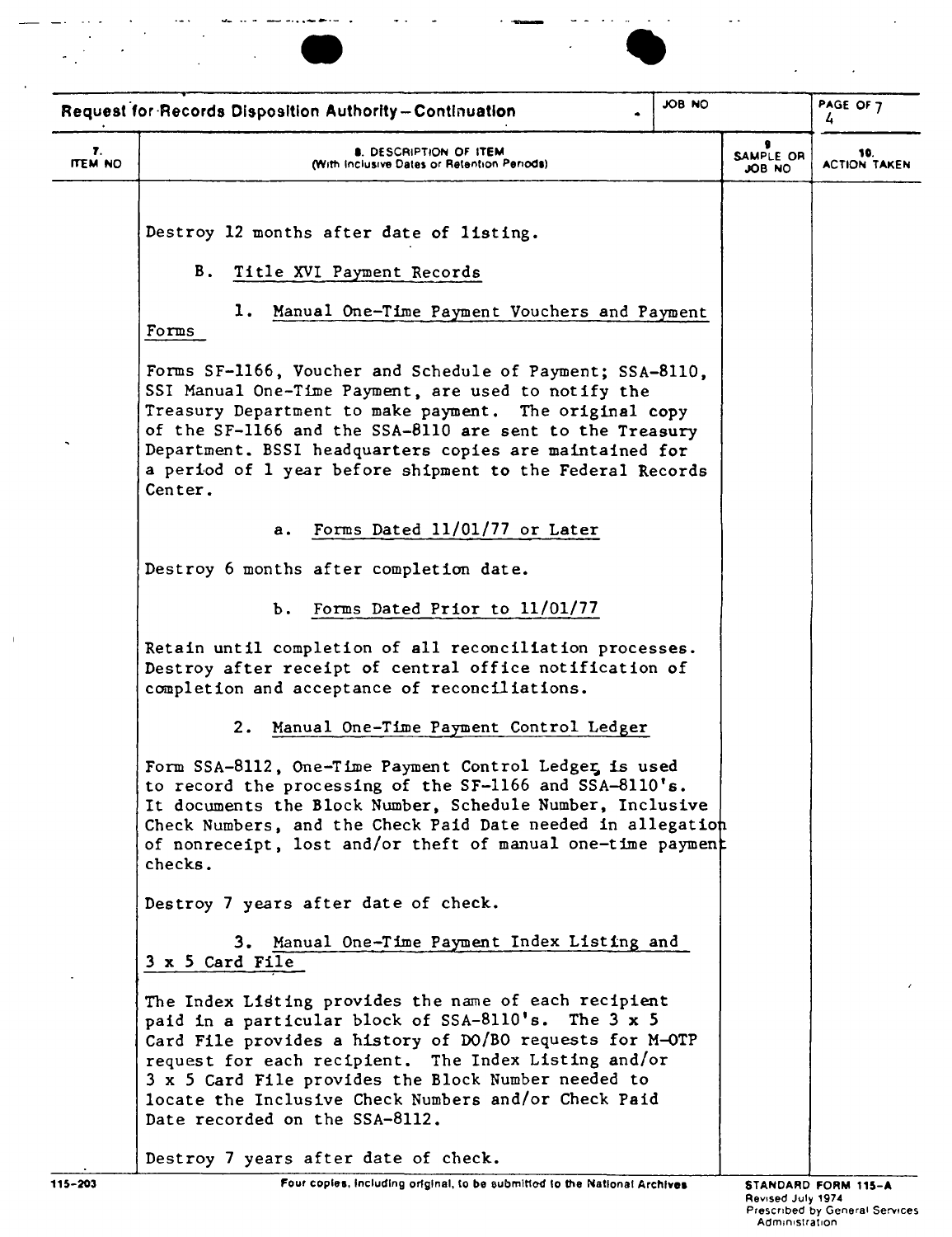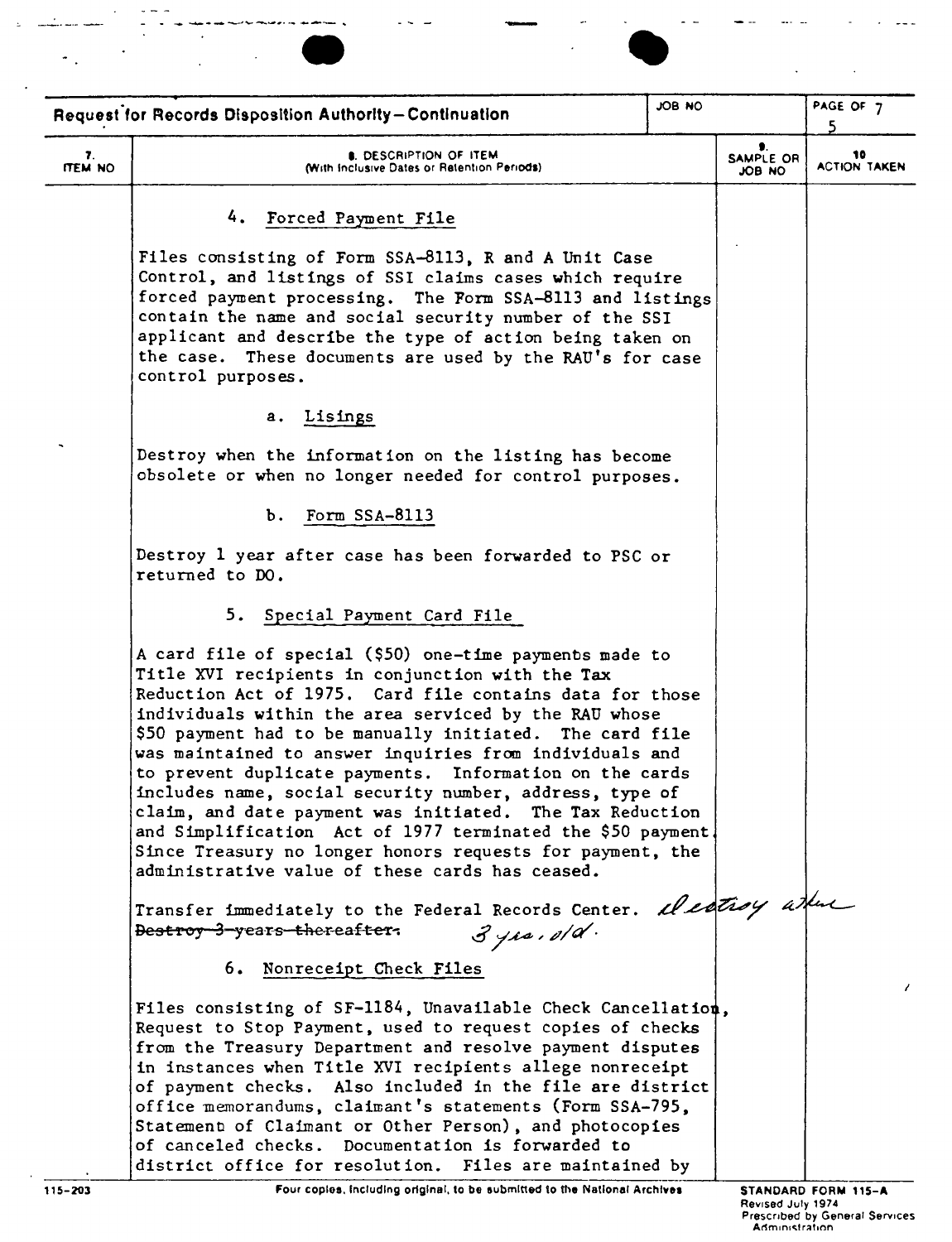



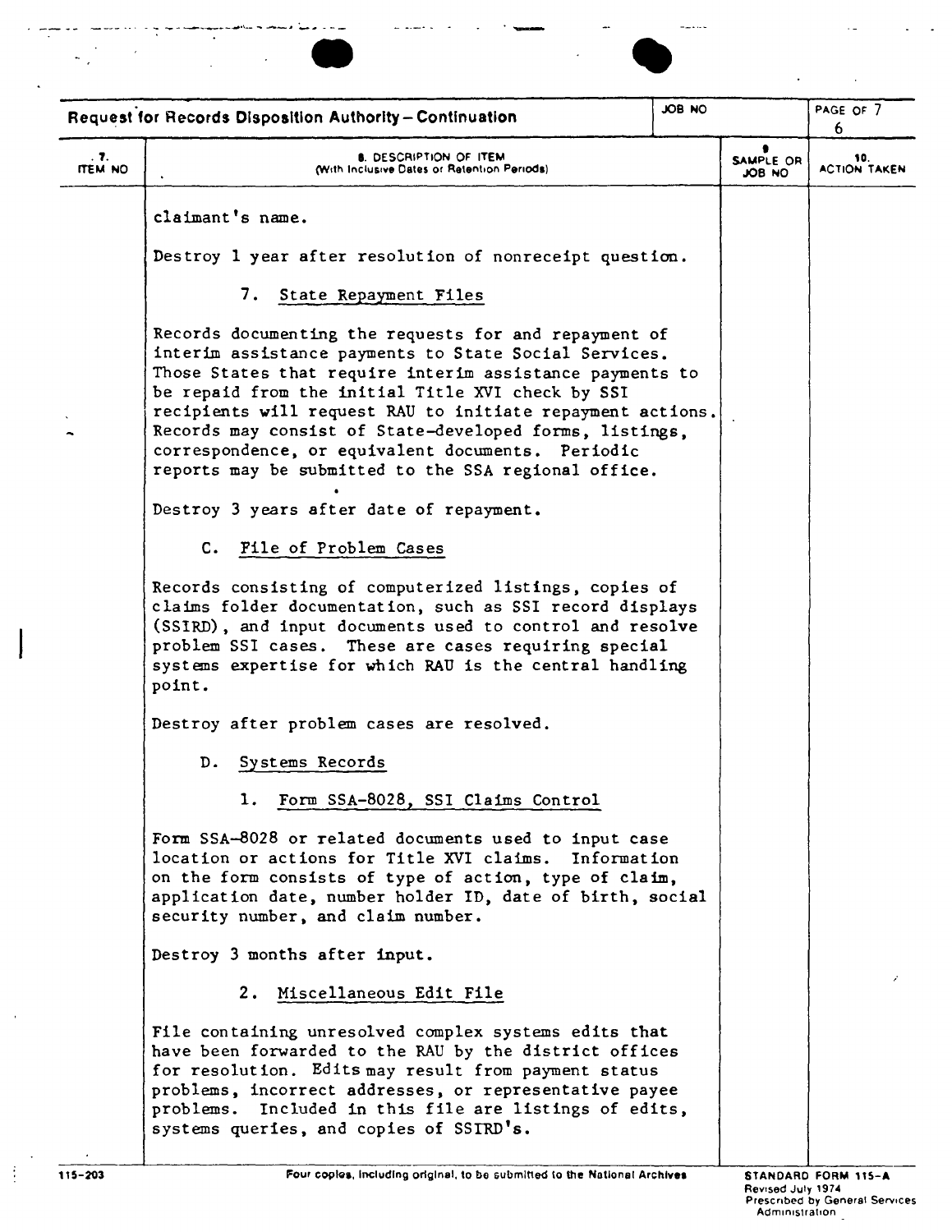| JOB NO<br>Request for Records Disposition Authority-Continuation |                                                                                                                                                                                                                                                                                               |  | PAGE OF 7<br>7      |                           |
|------------------------------------------------------------------|-----------------------------------------------------------------------------------------------------------------------------------------------------------------------------------------------------------------------------------------------------------------------------------------------|--|---------------------|---------------------------|
| 7.<br><b>ITEM NO</b>                                             | <b>8. DESCRIPTION OF ITEM</b><br>(With Inclusive Dates or Retention Periods).                                                                                                                                                                                                                 |  | SAMPLE OR<br>JOB NO | 10<br><b>ACTION TAKEN</b> |
|                                                                  | Destroy after resolution of edit.                                                                                                                                                                                                                                                             |  |                     |                           |
|                                                                  | E. Microfiche Records                                                                                                                                                                                                                                                                         |  |                     |                           |
|                                                                  | Microfiche received from SSA headquarters containing<br>account, payment, address, representative payee, history,<br>and other data from the Master Beneficiary Record and<br>Supplemental Security Record on beneficiaries residing<br>within the region. The fiche is updated periodically. |  |                     |                           |
|                                                                  | Destroy upon receipt of updated microfiche.                                                                                                                                                                                                                                                   |  |                     |                           |
|                                                                  |                                                                                                                                                                                                                                                                                               |  |                     |                           |
|                                                                  |                                                                                                                                                                                                                                                                                               |  |                     |                           |
|                                                                  |                                                                                                                                                                                                                                                                                               |  |                     |                           |
|                                                                  |                                                                                                                                                                                                                                                                                               |  |                     |                           |
|                                                                  |                                                                                                                                                                                                                                                                                               |  |                     |                           |
|                                                                  |                                                                                                                                                                                                                                                                                               |  |                     |                           |
|                                                                  |                                                                                                                                                                                                                                                                                               |  |                     |                           |
|                                                                  |                                                                                                                                                                                                                                                                                               |  |                     |                           |
|                                                                  |                                                                                                                                                                                                                                                                                               |  |                     |                           |
|                                                                  |                                                                                                                                                                                                                                                                                               |  |                     |                           |
|                                                                  |                                                                                                                                                                                                                                                                                               |  |                     |                           |
|                                                                  |                                                                                                                                                                                                                                                                                               |  |                     |                           |
|                                                                  |                                                                                                                                                                                                                                                                                               |  |                     |                           |
|                                                                  |                                                                                                                                                                                                                                                                                               |  |                     |                           |
|                                                                  |                                                                                                                                                                                                                                                                                               |  |                     |                           |
|                                                                  |                                                                                                                                                                                                                                                                                               |  |                     |                           |
|                                                                  |                                                                                                                                                                                                                                                                                               |  |                     |                           |
|                                                                  |                                                                                                                                                                                                                                                                                               |  |                     |                           |

-